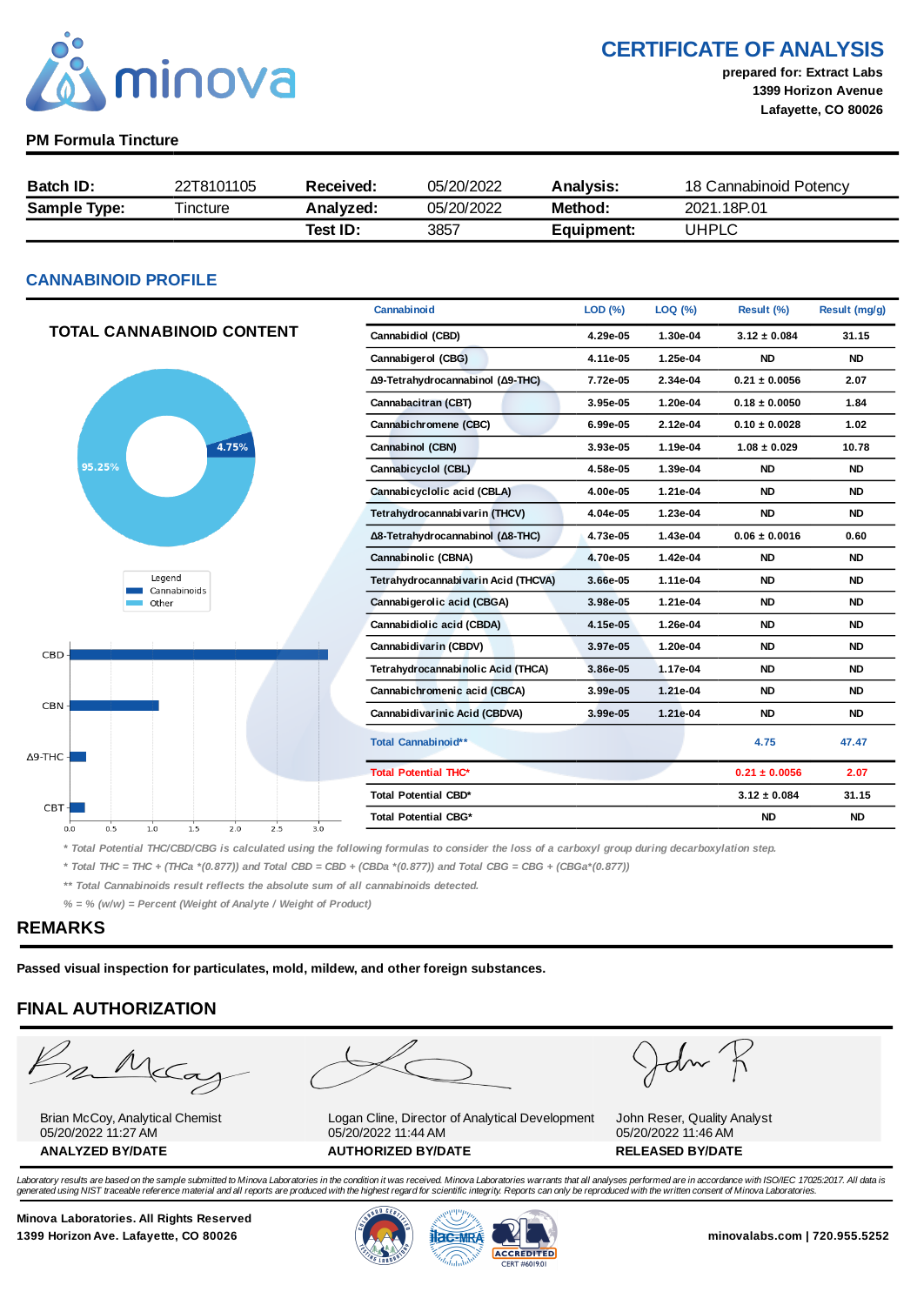

CERTIFICATE OF ANALYSIS

prepared for: Extract Labs 1399 Horizon Avenue Lafayette, CO 80026

### PM Formula Tincture

| Batch ID:           | 22T8101105 | Received: | 05/11/2022 | <b>Analysis:</b> | <b>Residual Solvents</b> |
|---------------------|------------|-----------|------------|------------------|--------------------------|
| <b>Sample Type:</b> | Tincture   | Analyzed: | 05/18/2022 | Method:          | 2021.RS.01               |
|                     |            | Test ID:  | 3753       | Equipment:       | <b>GCMS</b>              |

### RESIDUAL SOLVENTS

| <b>SOLVENT</b>           | <b>REPORTABLE RANGE</b> | <b>RESULT (ppm)</b> |
|--------------------------|-------------------------|---------------------|
| Acetone                  | $100 - 1000$            | *ND                 |
| <b>Acetonitrile</b>      | $100 - 1000$            | *ND                 |
| <b>Benzene</b>           | $0.2 - 4$               | *ND                 |
| <b>Butanes</b>           | $100 - 1000$            | *ND                 |
| <b>Ethanol</b>           | $100 - 1000$            | *ND                 |
| <b>Ethyl Acetate</b>     | $100 - 1000$            | *ND                 |
| Heptane                  | $100 - 1000$            | *ND                 |
| <b>Hexanes</b>           | $6 - 120$               | *ND                 |
| <b>Isopropyl Alcohol</b> | $100 - 1000$            | *ND                 |
| Methanol                 | $100 - 1000$            | *ND                 |
| <b>Pentanes</b>          | $100 - 1000$            | *ND                 |
| Propane                  | $100 - 1000$            | *ND                 |
| <b>Toluene</b>           | $18 - 360$              | *ND                 |
| <b>Xylenes</b>           | 43 - 860                | *ND                 |

\*ND = Below Reportable Range

### REMARKS

Passed visual inspection for particulates, mold, mildew, and other foreign substances.

### FINAL AUTHORIZATION

mMcCa

Brian McCoy, Analytical Chemist 05/18/2022 02:43 PM

Logan Cline, Director of Analytical Development 05/18/2022 04:14 PM ANALYZED BY/DATE AUTHORIZED BY/DATE AUTHORIZED BY/DATE

John

John Reser, Quality Analyst 05/18/2022 04:21 PM

Laboratory results are based on the sample submitted to Minova Laboratories in the condition it was received. Minova Laboratories warrants that all analyses performed are in accordance with ISO/IEC 17025:2017. All data is generated using NIST traceable reference material and all reports are produced with the highest regard for scientific integrity. Reports can only be reproduced with the written consent of Minova Laboratories.

Minova Laboratories. All Rights Reserved 1399 Horizon Ave. Lafayette, CO 80026 **1300 Minovalabs.com | 720.955.5252** minovalabs.com | 720.955.5252



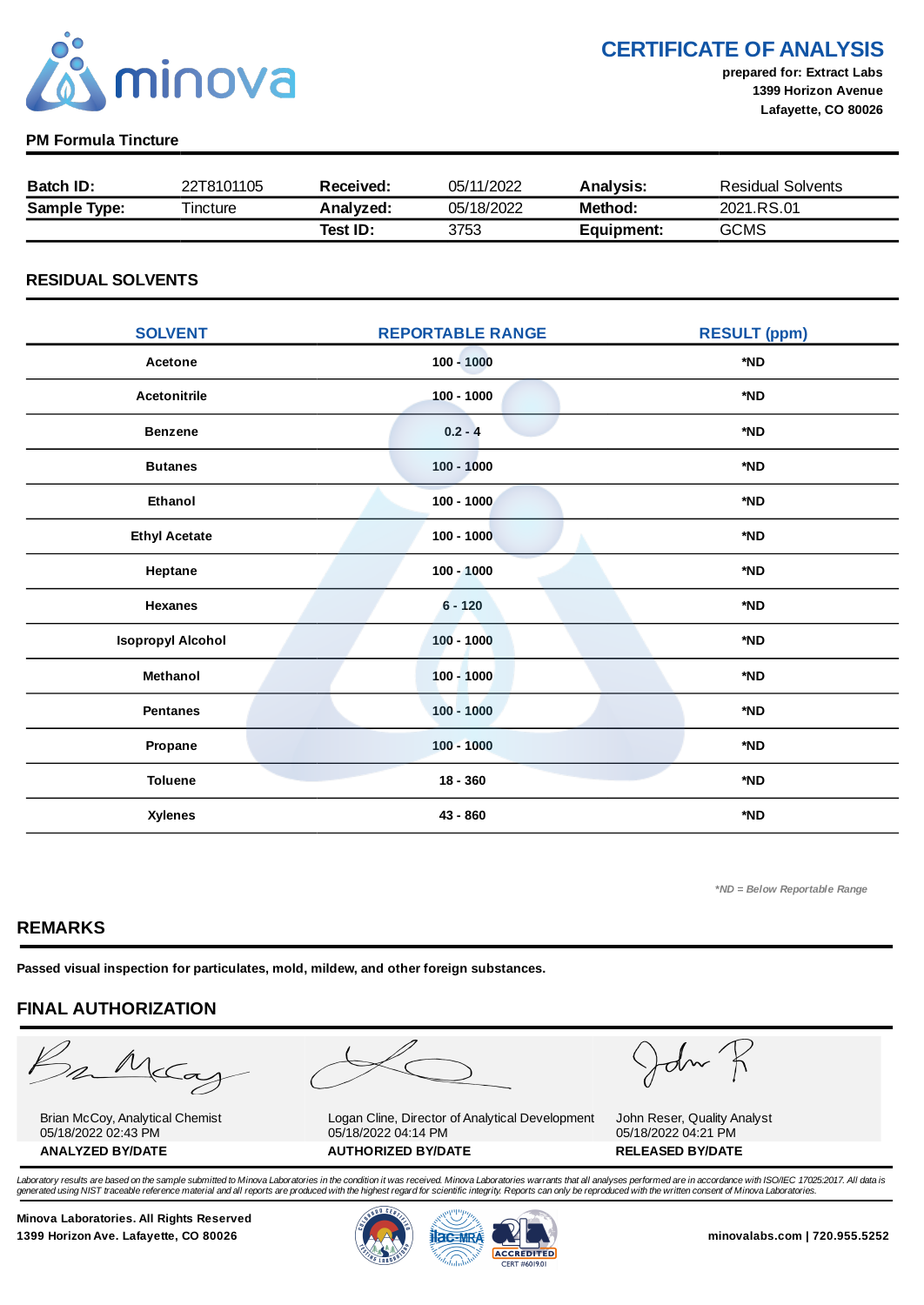

CERTIFICATE OF ANALYSIS

prepared for: Extract Labs 1399 Horizon Avenue Lafayette, CO 80026

#### PM Formula Tincture

| Batch ID:           | 22T8101105 | <b>Received:</b> | 05/11/2022 | <b>Analysis:</b> | Quantitative Microbial Panel - CO Compliance |
|---------------------|------------|------------------|------------|------------------|----------------------------------------------|
| <b>Sample Type:</b> | Tincture   | Analvzed:        | 05/19/2022 | Method:          | 2022.OMP.01                                  |
|                     |            | Test ID:         | 3754       | Equipment:       | qPCR + Culture Plating                       |

### QUANTITATIVE MICROBIAL PANEL - CO COMPLIANCE

| <b>CONTAMINANT</b>               | <b>METHOD</b>          | LOD         | <b>QUANTITATIVE RANGE</b> | <b>RESULT</b> |
|----------------------------------|------------------------|-------------|---------------------------|---------------|
| <b>Total Yeast and Mold</b>      | <b>Culture Plating</b> | $1.0E + 02$ | $1.0E + 03 - 1.0E + 05$   | <b>ND</b>     |
| <b>Total Aerobic Plate Count</b> | <b>Culture Plating</b> | $1.0E + 03$ | $1.0E + 04 - 1.0E + 06$   | <b>ND</b>     |
| <b>Total Coliforms</b>           | <b>Culture Plating</b> | $1.0E + 02$ | $1.0E+02-1.0E+04$         | <b>ND</b>     |
| <b>Salmonella</b>                | aPCR                   | $1.0E + 00$ | <b>Not Applicable</b>     | <b>Absent</b> |
| E.coli (STEC)                    | qPCR                   | $1.0E + 00$ | <b>Not Applicable</b>     | <b>Absent</b> |

\*\*This method is not covered under the current A2LA and CDPHE scope and is pending accreditation.

All numerical values indicated above are reported in CFU/g.

Limit of Detection (LOD) is the lowest detectable limit of qPCR.

Quantitative Range is the LLOQ and ULOQ from plating, where quatitative results are derived.

Any value above the ULOQ will be reported as too numerous to count (TNTC). Any value below the LLOQ will be reported as below LOQ.

Values are expressed in scientific notation.

Example: 1.0E+03 = 1,000 CFU

### REMARKS

### FINAL AUTHORIZATION

ganon

Alex Bujanow, Microbiologist 05/19/2022 03:31 PM

Logan Cline, Director of Analytical Development 05/19/2022 04:19 PM ANALYZED BY/DATE AUTHORIZED BY/DATE AUTHORIZED BY/DATE

John Reser, Quality Analyst 05/19/2022 04:47 PM

Laboratory results are based on the sample submitted to Minova Laboratories in the condition it was received. Minova Laboratories warrants that all analyses performed are in accordance with ISO/IEC 17025:2017. All data is *generated using NIST traceable reference material and all reports are produced with the highest regard for scientific integrity. Reports can only be reproduced with the written consent of Minova Laboratories.* 

Minova Laboratories. All Rights Reserved 1399 Horizon Ave. Lafayette, CO 80026 minovalabs.com | 720.955.5252